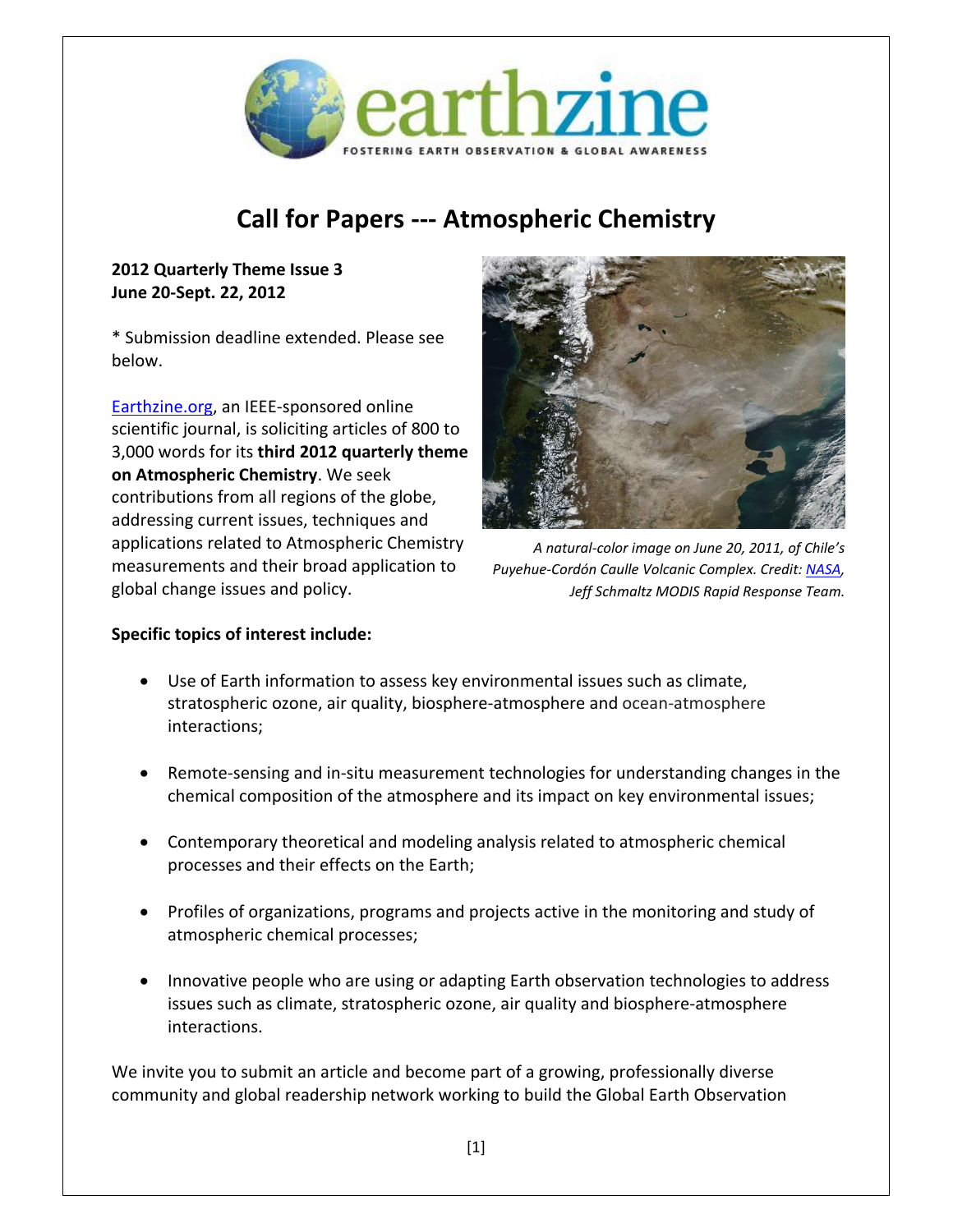

System of Systems [\(GEOSS\)](http://www.earthzine.org/geo-and-geoss-the-group-on-earth-observations-and-the-global-earth-observations-system-of-systems/). We welcome articles about programs, projects, organizations, examples of interdisciplinary and/or cross-regional research latest discoveries, and unusual findings. We also publish opinion essays, book and art reviews.

\* **Important dates:** Queries to the editors may be sent at any time. Submission of original articles and other content will be accepted until Aug. 22 **Sept. 22**. Submissions must be in English. Submit inquiries and articles to Managing Editor Jeff Kart at jkart@earthzine.org.

**Publication:** All accepted contributions will [undergo review](http://www.earthzine.org/about/reviewer-guidelines/) by subject-matter experts, be published online from June 20-Sept. 22, 2012, at Earthzine.org, and be freely accessible to the public. Earthzine does not charge authors for publishing.

Please consult our Writer [Guidelines](http://www.earthzine.org/writers-guidelines/) for further information: [earthzine.org/writers-guidelines/](http://www.earthzine.org/writers-guidelines/)

Earthzine.org is an informative scientific online journal dedicated to promoting the societal benefits of Earth observation and the use of Earth information in planning and policy. Sponsored by the IEEE (Institute of Electrical and Electronic Engineers), Earthzine supports the Group on Earth Observation in establishing the Global Earth Observation System of Systems. Earthzine seeks to explore the application of scientific and technological research as well as policy and its implementation for the benefit of society.

### **More information:**

**Themes page** [www.earthzine.org/themes-page/](http://www.earthzine.org/themes-page/) **About page** [www.earthzine.org/about/](http://www.earthzine.org/about/) **Reviewer Guidelines** [www.earthzine.org/about/reviewer-guidelines/](http://www.earthzine.org/about/reviewer-guidelines/) **GEO page** [www.earthobservations.org/index.shtml](http://www.earthobservations.org/index.shtml)

**Guest Editors**

Dr. William Stockwell [William.R.Stockwell@gmail.com](mailto:William.R.Stockwell@gmail.com) 

Dr. Belay Demoz [Belay.Demoz@gmail.com](mailto:Belay.Demoz@gmail.com)

**Editor-in-Chief** Dr. Paul E. Racette [editor@earthzine.org](mailto:editor@earthzine.org) 

### **Deputy Editor-in-Chief**

Christoph Aubrecht Christoph.Aubrecht@earthzine.org